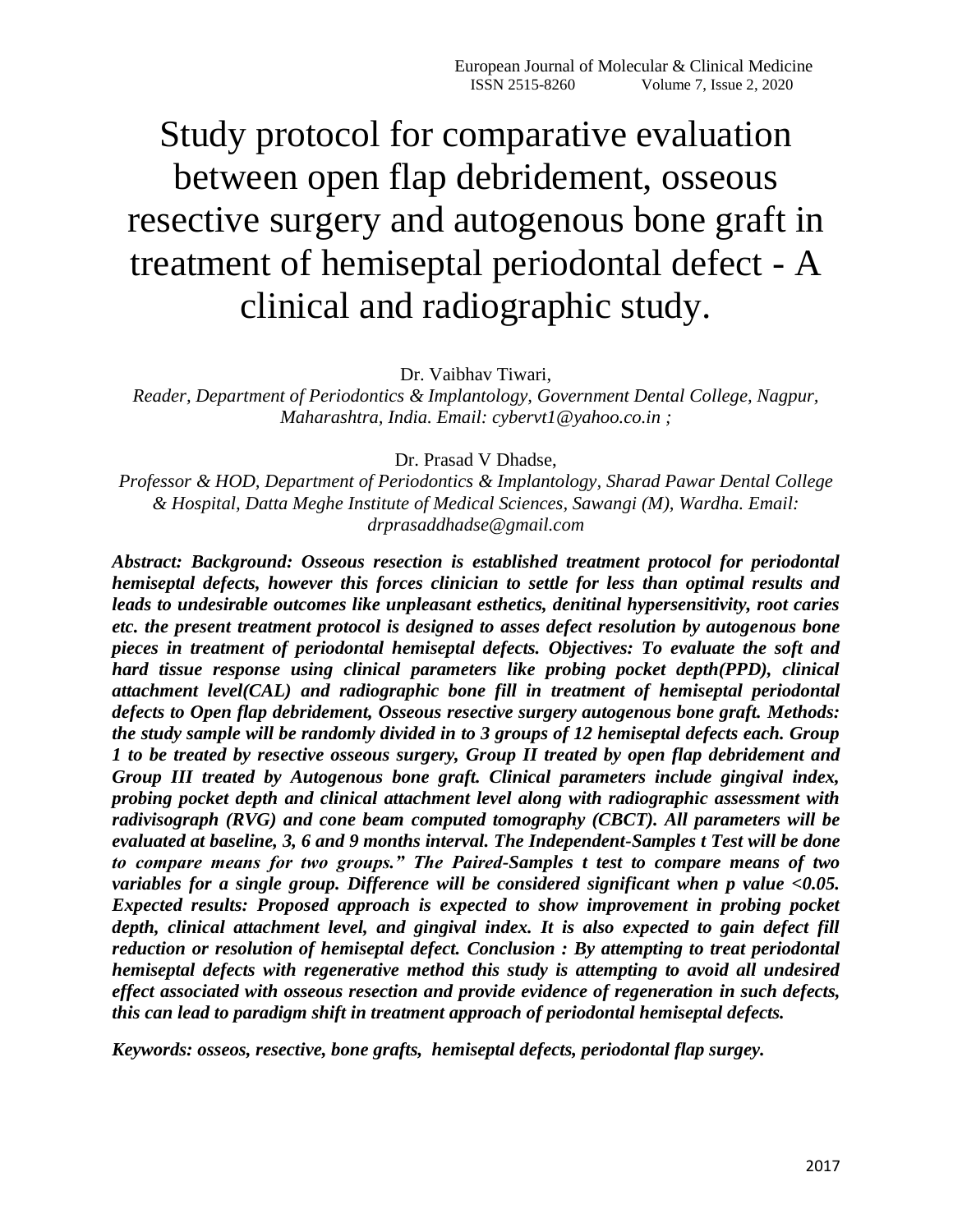# **Rationale and background:**

Periodontium is a distinctive interface where gingival epithelium, soft and mineralized connective tissues namely gingival epithelium, periodontal ligament, cementum and alveolar bone join together to form dentogingival unit. Integrity of this junction is critical for maintenance of periodontal health. "Conversely chronic inflammation associated with periodontal diseases leads to disruption of the junction and results in destruction of periodontal tissues."<sup>1</sup>

" Conventional periodontal treatment like scaling, root planing, curettage are effective in repairing and arresting the damage caused by periodontitis .However these therapies lead to healing with long junctional epithelium formation between root surface and gingival connective tissue"<sup>1</sup> instead of restoring normal architecture of the periodontium<sup>2</sup>.

 Thus the quests to design treatment modalities that can restore lost periodontal structures and predictably promote body's natural capacity of healing were developed. It began with radical gingivectomy, excisional new attachment procedure (ENAP), open flap debridement (OFD) etc. Open flap debridement resulted in average 2 mm of probing depth reduction and average 1.5mm of bone fill the amount of defect fill depends on various factors such and number of bony walls around defect and angulation of defect with root surface<sup>2</sup>.

Bone grafting, guided tissue regeneration and tissue engineering with biological agents such as platelet rich fibrin have been particularly effective in treatment of two and three walled  $intrabony$  defects<sup>3</sup>.

Due to presence of only one bony wall and non-contained nature, hemiseptal defects were treated by resective osseous surgery which aims at creating new attachment at an apical level to achieve maintainable pocket depth. It also requires intentional destruction of supporting bone of adjacent tooth which often limits osseous resection and forces clinician to settle for less than optimal results<sup>4</sup>.

Over decades autogenous bone grafts harvested from intraoral and extraoral sites have been utilized with great success to achieve regeneration of lost periodontal tissues <sup>3</sup>. It is gold standard regenerative material for treatment of osseous defects<sup>5</sup>.

These techniques work by preserving wound space which is particularly difficult in non contained hemiseptal defects as pressure from overlying flap results in collapse of wound space and spillage of bone graft material thereby hampering regeneration<sup>6, 8-10</sup>.

Autogenous bone chips can help in maintaining wound space by providing support to overlying flap which makes the suitable material to integrate with native host bone in hemiseptal periodontal defects.

Hemiseptal defects provide very little source of osteoblasts and lack of support from bony wall which results in collapse of wound space thereby limiting the amount of regeneration. Because of these reasons hemiseptal defects have less inherent regenerative potential therefore recommended mode of treatment for such defect is resective osseous surgery. Since there are no studies evaluating and comparing the outcome of regenerative procedures in hemiseptal periodontal defects the results of present study can change the preferred treatment method from resective surgeries which often require removal of tooth supporting bone and results in esthetically unpleasant appearance, gingival recession, hypersensitivity, root caries etc., to regenerative procedures which will result in formation of new bone and prevent unfavorable outcomes like recurrence of disease causing increased loss of attachment in involved tooth.

Robert G. Schallhorn, M.S., Denver and Colo(1968)in their case report described used of Autogenous bone and bone marrow obtained from hip marrow biopsy for treatment of inter proximal craters. "A35 year old male having moderately advanced localized periodontitis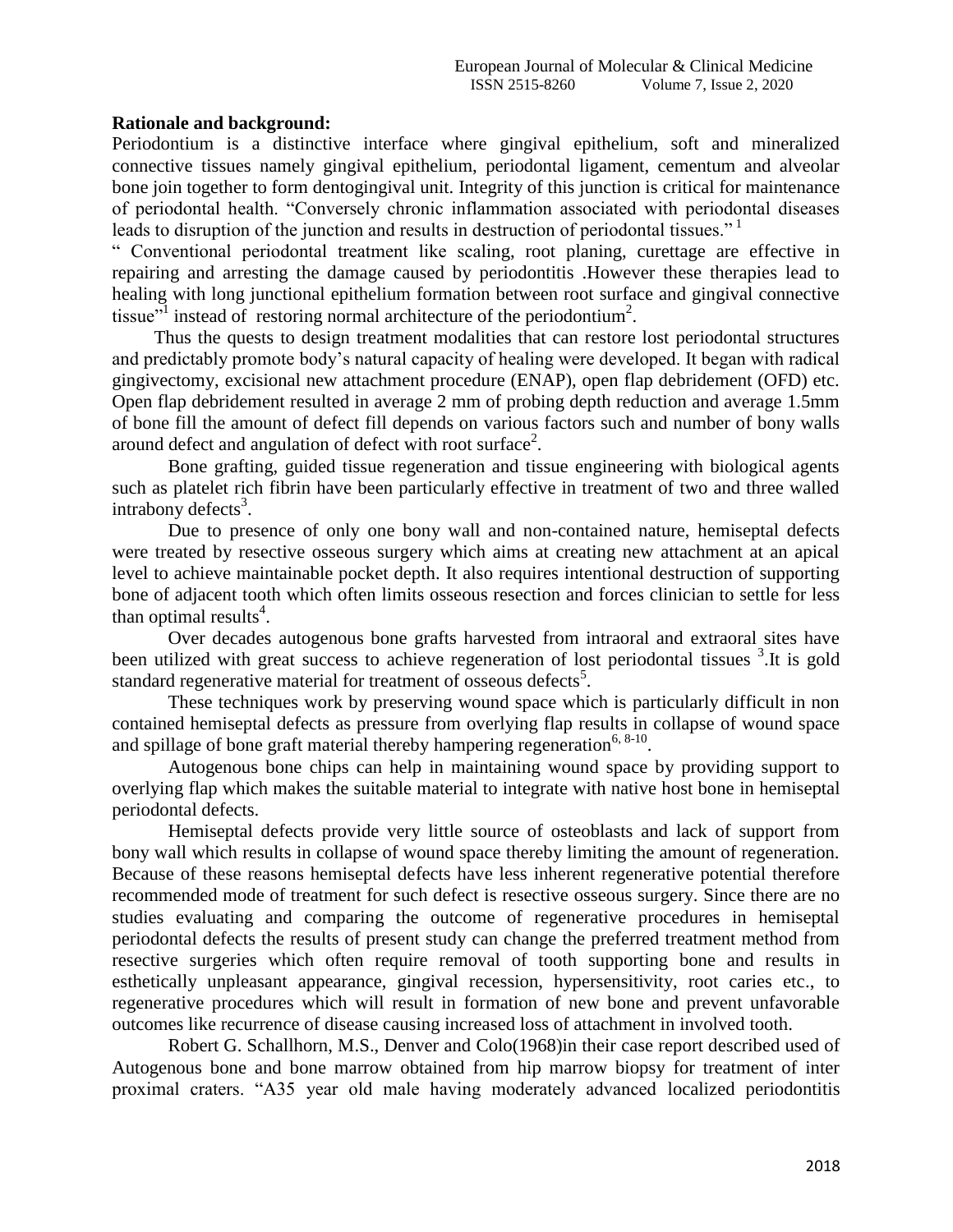interproximal bony crater of 4 to 5 mm from the crests of the labial and lingual cortical plates which were treated with autogenous hip marrow biopsy material. On surgical re-entry after five months the defects were completely resolved. Therefore the authors concluded that autogenous bone and marrow can be used to treat periodontal intraosseous defects"<sup>11</sup>.

Earl Robinson (1969)described a surgical technique using osseous coagulum to fill bone defects. In series of 5 cases the reentry was done after 4months in 1<sup>st</sup> case, after 6 months in 2<sup>nd</sup> case, after 12 months in  $3<sup>rd</sup>$  case, after 18 months in 4<sup>th</sup> case and after two years in 5<sup>th</sup> case. In all cases significant bone fill was seen. Findings of this case series indicate that bone induction from Autogenous osseous coagulum is fairly consistent and can be used to treat periodontal bone defects<sup>12</sup>.

William H. Hiatt and Robert G.Schallhorn(1973) treated intrabony periodontal defects with autogenous cancellous bone and marrow. The mean defect fill in radiographic assessment was 3.44mm. The greatest defect fill was observed in defect with more no of bony walls concluding amount of regeneration depends on surface area of bony walls surrounding the  $\text{defect}^{13}$ .

Oscheinbein C in 1958 described a technique to reshape alveolar bone to eliminate infrabony component of periodontal pockets and facilitate maintainable pocket depth $14$ .

Oscheinbein C and Bohannan HM in 1958 stated that resective type of surgery requires removal of tooth supporting bone hence deep intraosseous defects are not the candidate for this type of surgery<sup>4</sup>.

Kaldahl BW et al in 1998 compared scaling and root planing, modified widman flap and resective osseous surgery with follow up to 7 years and concluded results obtained from resective osseous surgery were more stable when compared to other groups<sup>15</sup>.

.

[Hsien Chung Chiu,](https://onlinelibrary.wiley.com/action/doSearch?ContribAuthorStored=Chiu%2C+Hsien-Chung) [E Chin Shen](https://onlinelibrary.wiley.com/action/doSearch?ContribAuthorStored=Shen%2C+E-Chin) and [ShuJiun Lini](https://onlinelibrary.wiley.com/action/doSearch?ContribAuthorStored=Lin%2C+Shu-Jiun)n 2013did a study on Beagle dogs bilateral in which bilateral1-wall periodontal defects were created one quadrant received space preservation by titanium mesh device and opposite quadrant served as sham surgery site after 8 weeks animal were euthanized. Defects treated with titanium mesh demonstrated significantly better bone and cementum. Results of this study show that use of space maintaining device can be promising approach for treatment of non contained periodontal defects<sup>16</sup>.

Chang-Kyun Lee et al in 2010 prepared bilateral hemiseptal defects in beagle dogs and treated one side by collgen membrane. Regeneration of all periodontal tissues occurred in both sides but sites treated with collagen membrane had significantly better results $^{17}$ .

[Parthasaradhi](https://www.ncbi.nlm.nih.gov/pubmed/?term=Thakkalapati%20P%5BAuthor%5D&cauthor=true&cauthor_uid=26331153) Thakkalapati, [Chitraa R Chandran](https://www.ncbi.nlm.nih.gov/pubmed/?term=R%20Chandran%20C%5BAuthor%5D&cauthor=true&cauthor_uid=26331153) and Aravindhan [Thiruputkuzhi et al](https://www.ncbi.nlm.nih.gov/pubmed/?term=Ranganathan%20AT%5BAuthor%5D&cauthor=true&cauthor_uid=26331153) (2015)in his case repost treated one walled periodontal defect with combination of DFDBA and PRP at 6 months follow-up resolution of pocket, improvement of clinical attachment level and almost complete resolution of bone defect leading to conclusion that DFDBA and PRF combination hold promising potential for treatment of periodontal hemiseptal defects<sup>18</sup>.

Aditi Chopra, Kaartil Shivraman and Tarun Awatarmany (2014)in her case report described a technique to create a contained defect by making buccal and lingual walls with calcium phosphate barrier along with placement of DFDBA demonstrated significant reduction in clinical parameter and bone fill. Results of this case report indicate that calcium phosphate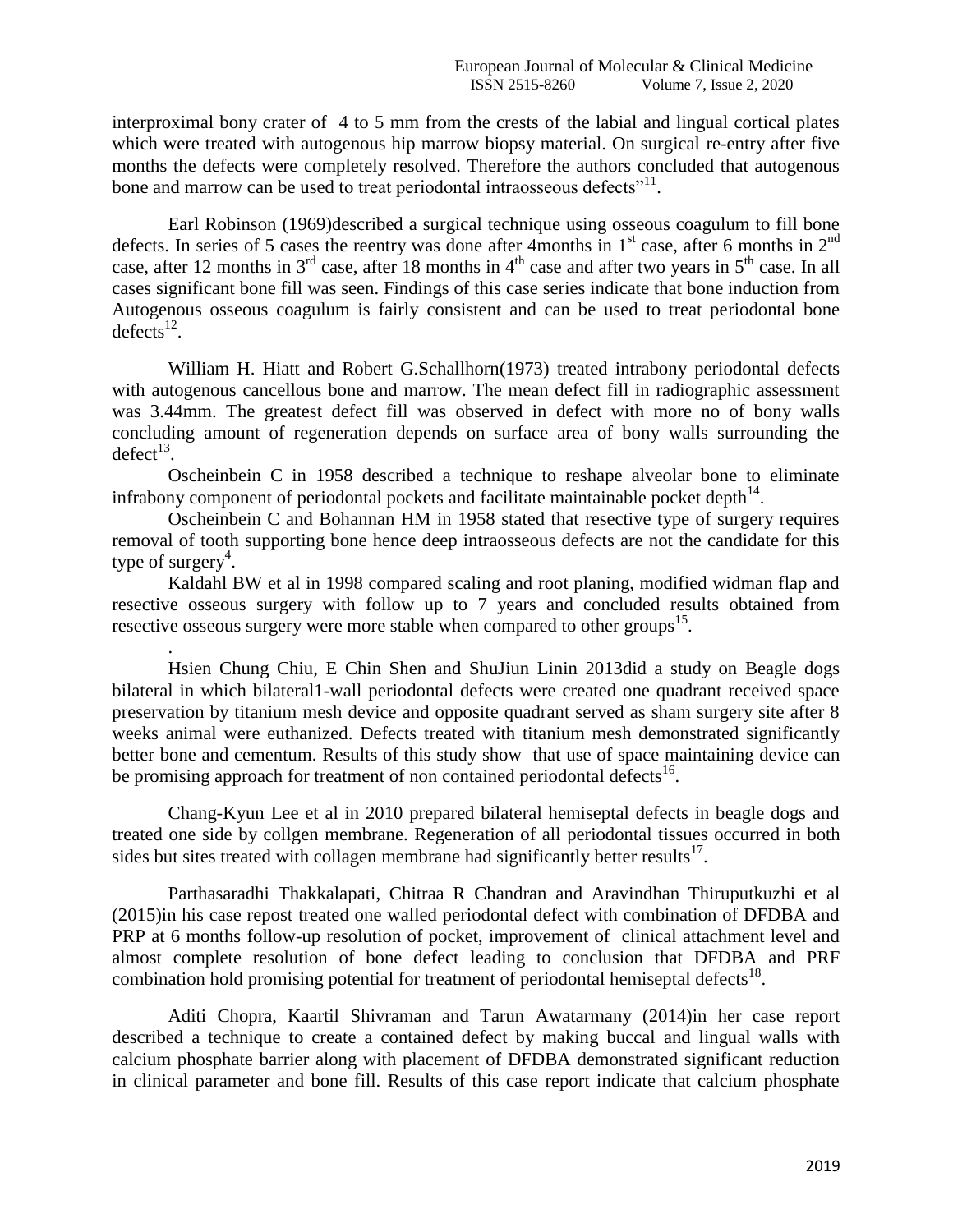barrier can be a good alternative to titanium mesh to ensure stable wound system for rgeneration<sup>19</sup>.

Autogenous bone fragments can result in preservation of wound space as it will not spill and collapse like particulate bone graft. Autogenous bone contains host cells and is Osseo inductive in nature. This lead to our research question, "Whether autogenous bone graft can give better soft and hard tissue response than open flap debridement, osseous resective surgery in treatment of hemiseptal periodontal defect in individuals suffering from chronic periodontitis?"

# **MATERIAL AND METHODS:**

#### **Recruitment of study subjects:**

"Study subjects are selected from the Department of Periodontology, Sharad Pawar Dental College, Sawangi (M), Wardha (Maharashtra) and Govt Dental College, Raipur (Chhattisgarh). The study protocol will be approved by the Institutional Ethics Committee and will be in accordance with the Helsinki Declaration for the conduct of biomedical research in humans. It is an interventional study".

Patients will be examined in good light with an oral mirror, tweezers and a Williams graduated periodontal probe and cotton pads.

"Individuals aged 35 to 55 years in good general health and diagnosed with chronic periodontal having pocket of 5 to 8 mm depth, with radiographic evidence of periodontal hemiseptal defects and no history of systemic disease or medical condition which can influence the outcome of the research."

Individuals showing poor oral hygiene during presurgical (Phase 1) period. Pregnant women and lactating mothers, history of taking anti-inflammatory drugs or antibiotics within the previous 3 months. And non co-operative individual will be excluded.

Total of 36 hemiseptal defects will be selected and randomly assigned in three groups. Groups are as follows:

- Group I: 12 hemiseptal defects to be treated by resective osseous surgery.
- Group II: 12 hemiseptal defects to be treated by open flap debridement.
- Group III: 12 hemiseptal defects to be treated by Autogenous bone graft.

#### **Randomization**

Simple random sampling will be done with help of computer software to divide sample in 3 groups randomly.

#### **Periodontal assessment:**

"The Gingival Index (GI) [Loe and Silness]  $^{20}$  will be used to reduce severity and quantify gum inflammation. Bleeding is estimated by running a periodontal probe along the soft tissue wall of the gingival sulcus. Each of the 4 gingival areas of the tooth (face, mesial, distal and lingual) is evaluated and obtains a score ranging from 0 to  $3^{20}$ ."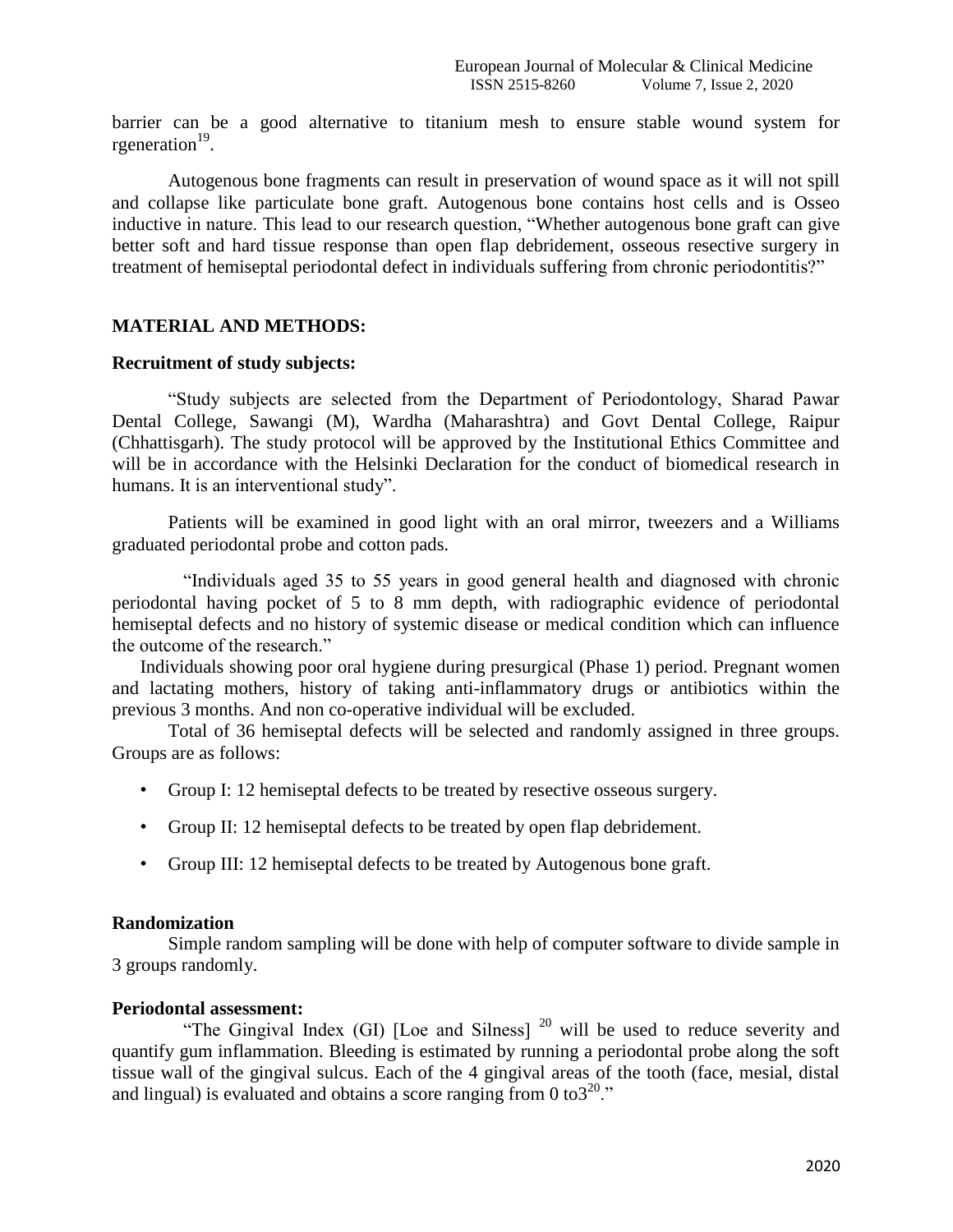Final score for tooth will be derived by dividing the sum of scores of individual surfaces by  $4^{20}$ .

| Score          | Criteria                                                                                            |
|----------------|-----------------------------------------------------------------------------------------------------|
|                | Normal gingival                                                                                     |
|                | Mild inflammation: Slight change in color, slight edema, no bleeding<br>on probing                  |
| $\overline{2}$ | Moderate inflammation: Redness, edema, glazing and Bleeding on<br>probing                           |
| 3              | Severe inflammation: Marked redness and edema, ulceration, tendency<br>towards spontaneous bleeding |

Suggested scale for patient evaluation:

| <b>Gingival score Condition</b> |                                    |
|---------------------------------|------------------------------------|
| $0.1 - 1.0$                     | Mild inflammation                  |
| $1.1 - 2.0$                     | Moderate inflammation inflammation |
| $2.1 - 3.0$                     | Severe inflammation                |

# **Probing measurements**

The probe pocket depth and of clinical attachment level are measured with a custom acrylic stent on the selected teeth by Williams graduated periodontal probe.

A custom acrylic occlusal stent will be fabricated with cold-curing acrylic resin for each patient cast in to be placed on the selected teeth.

A groove is made on the acrylic stent so that the probe can be inserted into the pocket in a standardized access point before surgery and during subsequent appointments after surgery.

# **Probing pocket depth (PPD)<sup>21</sup>**

The depth of the pocket will be evaluated using a William graduated periodontal probe from the tip of the marginal gum to the base of the pocket using the William graduated periodontal probe and the recording will be entered into the customized proforma made for the study.

Custom acrylic stents are held in place in prepared casts to minimize distortion and capture measurement for 3 months, 6 months, and 9 months post operatively<sup>21</sup>.

# **Clinical Attachment Level (CAL)<sup>22</sup>**

The customized acrylic stent will be placed on the selected teeth and the probe will be gently inserted along the hole on the acrylic stent and the space from the apicle edge of the acrylic stent to the gingival margin will be measured and recorded. This distance will be addedto the probing pocket depth to determin CAL.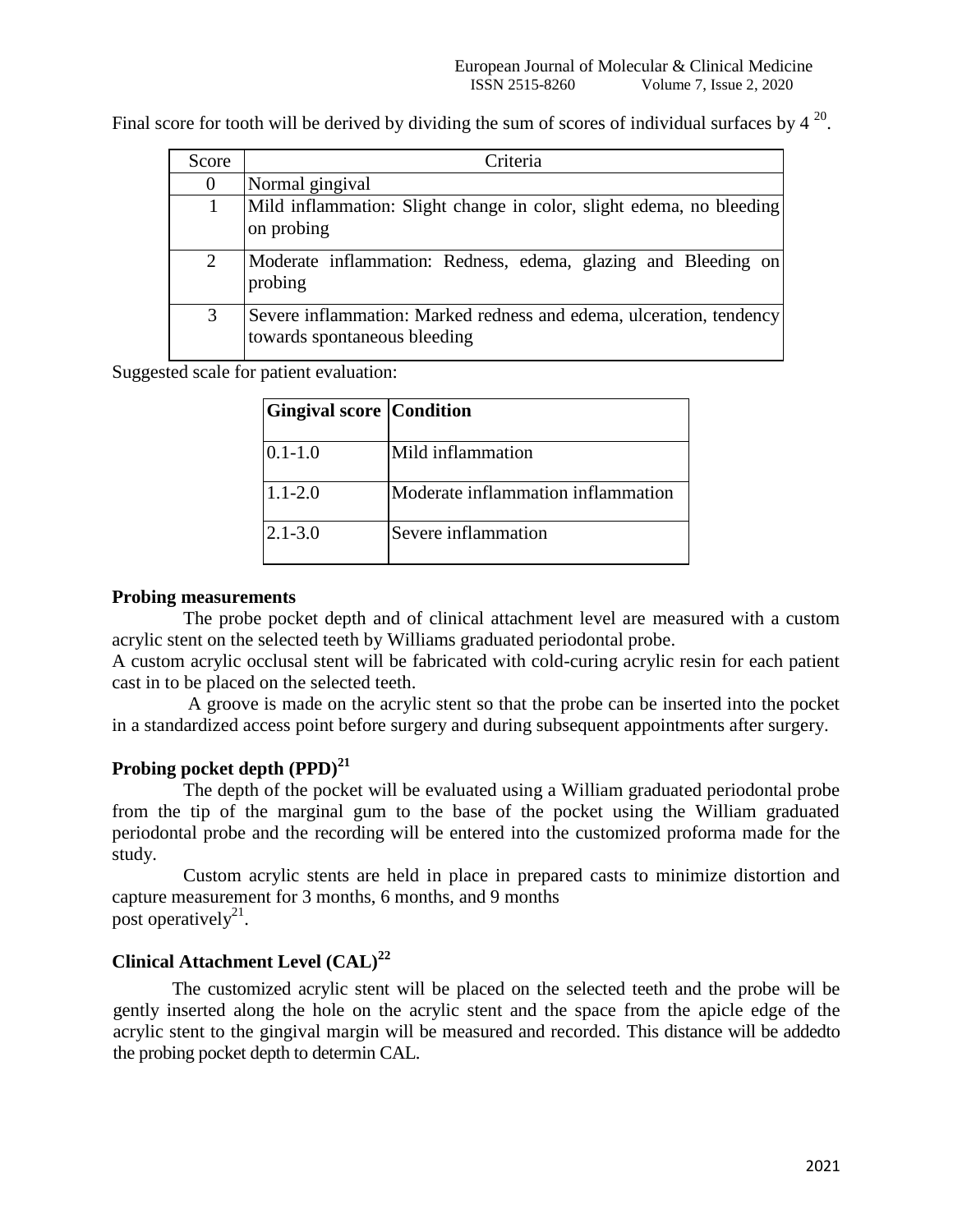# **RADIOGRAPHIC PARAMETERS**

Intraoral periapical radiovisograph (RVG) of individual defect site will be taken using long cone paralleling technique. Exposures will be made at 70KVP, 8ma; 0.6 sec. with inherent filtration of 2 mm AL. radio visual graphs with XCP holder will be used.

The radiographs will be taken by the same radiologist in the entire course of the study to minimize errors.

# **Criteria for radiographic measurement<sup>23</sup>**

"The cementoenamel junction, the alveolar ridge and the base of the defect (BD) are marked as reference points on the radiography. BD is defined as the most coronal point where the periodontal ligament has a continuous width. If the periodontal ligament space is not identifiable, the point where the alveolar border intersects the root surface is used. If the two structures cannot be identified in a defect, the reference point defined by the periodontal ligament is taken as the base of the defect and the intersection of the contour of the alveolar ridge with the root surface is defined as the alveolar ridge. If multiple bone contours can be identified, the most apical junction of the root is defined as the base of the defect and the most coronal as the alveolar crest."

Cone Beam Computed Tomography (CBCT) will be obtained for 3 dimensional assessment of bone fill.

All radiographs will be evaluated at baseline, 6 months and 9 months postoperatively.

# **Radiographic Evaluation**

"Defect fill will be calculated by calculating the difference between the distance between CEJ to base of the defect at baseline and distance from CEJ to base of the defect 6 months and 9 months post surgery."

### **Surgical Intervention**

Selected individuals will be instructed regarding plaque control measures and full mouth scaling and root planing will be performed. Revaluation and recording of clinical and radiographic parameters will be done after 4 weeks after initial therapy.

Subjects will be selected randomly and categorized into 3 groups. A total of 36 bone defects samples will be randomly assigned to two groups:

Group I–12 defects will be treated with open flap debridement.

Group II –12 defects will be treated with resective osseous surgery.

Group III – 12 defects will be treated with Autogenous bone graft.

# **Group I**

After administration of local anaesthesia a full thickness flap will be elevated and scaling, root planning and debridement will be performed at recipient site. Osseous recontouring will be done with the help of rotary and hand instruments . The graft will be shaped if needed to fit in to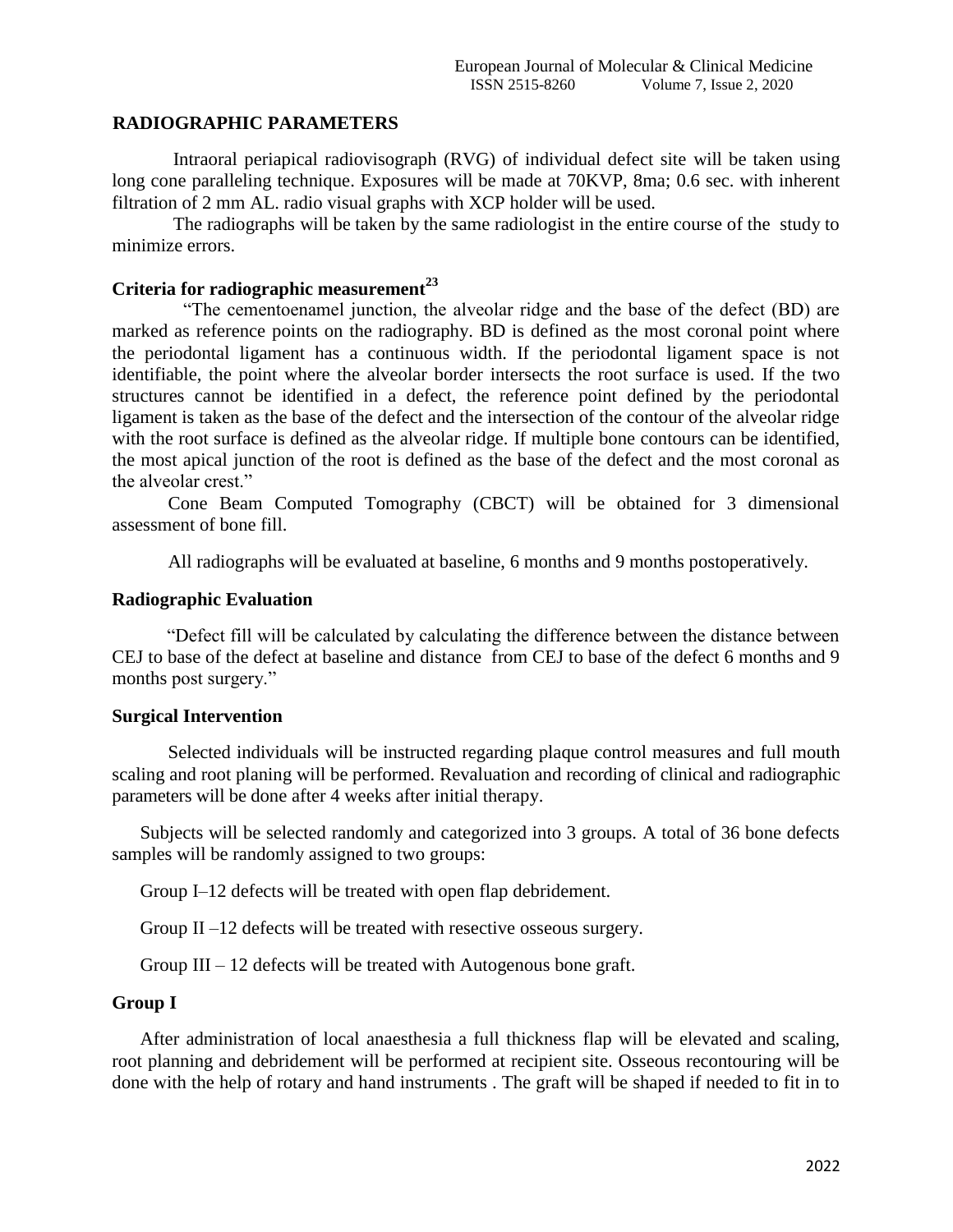defect. Flaps and donor site will be closed by interrupted sutures (3-0 silk) and protected by non eugenol periodontal dressing.

### **Group II**

After administration of local anaesthesia a full thickness flap will be elevated and scaling, root planning and debridement of defect will be performed.

Flaps will be closed by interrupted sutures (3-0 silk) and protected by non-eugenol periodontal dressing.

#### **Group III:**

After administration of local anaesthesia a full thickness flap will be elevated and scaling, root planning and debridement will be performed at recipient site. A vestibular incision will be given in labial vestibule mandibular symphysis will be adequately exposed and Autogenous bone will be harvested. The graft will be shaped if needed to fit in to defect. Flaps and donor site will be closed by interrupted sutures (3-0 silk) and protected by non eugenic periodontal dressing.

Potential subjects are informed that their participation is voluntary and informed consent is obtained in writing from those who agree to participate.

### **Benefits and risks of participation:**

Participating individual will be investigated and treated for periodontal disease.

Risk involve intraoperative and post operative complications resulting from administration of local anesthesia and periodontal flap surgery and harvesting of autogenous bone including swelling, trismus, pain, hemorrhage from surgical procedure.

#### **Statistical analysis:**

"The t-test of independent samples will be used for the intergroup comparison of cases. The subjects are randomly divided into two groups, so that the difference in response is due to treatment (or lack of treatment) and not to other factors."

The Paired-Samples t test will be applied for intergroup comparison of the two variables. Difference will be considered significant when  $p$  value <0.05.

#### **Limitations:**

Histological evaluation of treatment outcomes is not possible due to ethical considerations.Further follow up will be required to assess long term stability of results.

#### **Expected Outcome**:

Proposed approach can shift the preferred treatment approach of hemiseptal periodontal defect from resective to regenerative procedures.

#### **Implications:**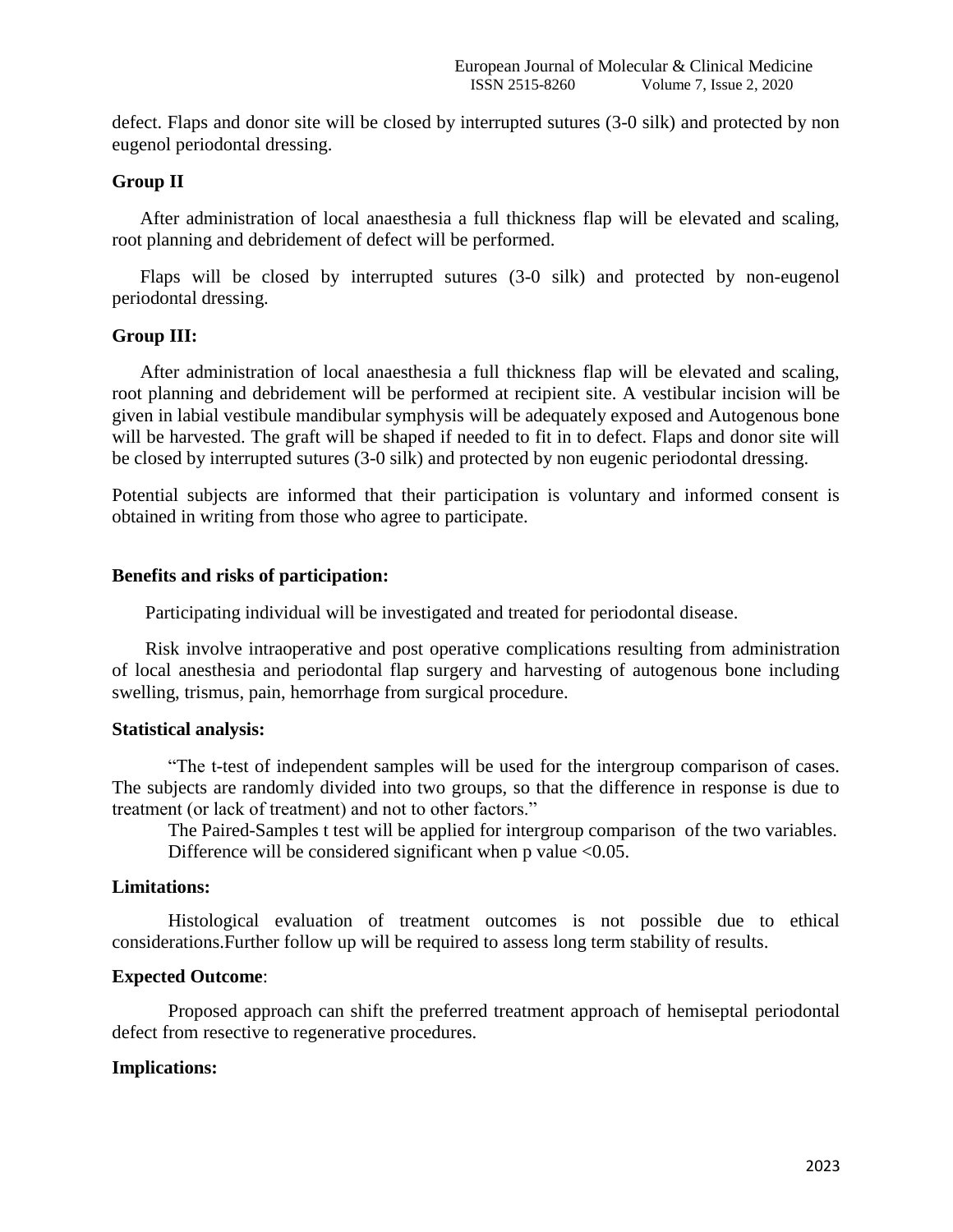Periodontal hemiseptal defects are treated with resective osseous surgery which lead to complications such as esthetically unpleasant appearance, gingival recession, hypersensitivity, root caries etc. proposed treatment approaches attempt to treat such defects with regenerative approach which will prevent above mentioned complications and enhance long term prognosis.

## **Discussion:**

Regenerative procedures are lately focused on 2 and 3 walled defects<sup>3</sup>. Initial studies have reported some amount of bone formation in defects with less regenerative potential such as craters and hemiseptal periodontal defects. Hemiseptal defects prove difficult to threat regeneratively because of their non contained nature and less source of regenerative cell to populate the area because of presence of only one boney wall, hence preservation of wound space and repopulation of cells for regeneration is not considered feasible.<sup>4</sup>

To best of our knowledge two case reports have been published reporting successful regeneration on periodontal hemiseptal defects<sup>18,19</sup> moreover recently it has been used in animal models and to test and efficacy of bone grafts and has reported regeneration<sup>24-27</sup>.

Autogenous bone graft is regarded as gold standard and is osseoinductive in nature. Pieces of autogenous bone shaped according to defect morphology will be non collapsible and along with its osseoinductive property and presence of bone cells, author propose it can compensate for non contained nature and lack of source of regenerative cell due to presence of only one boney wall in periodontal hemiseptal defects.

Gingival index will be used to record soft tissue response. Probing pocket depth and clinical attachment level are standardized by customized acrylic stent for reproducibility of measurement site.

RVG is used for screening and evaluation of bone formation. Cone beam computed tomography which has been reported to be highly accurate when compared to intraoperb ative measurement of periodontal defects<sup>27-29</sup> will be used to confirm the diagnosis and record the changes during follow up period.

The authors of this protocol aims to comprehensively investigate possibility of regeneration on periodontal; hemiseptal defects copare the outcone with established treatment modalities such as Open flap debridement and resective osseous surgery.

**Trial Status:** Post intervention follow of study subjects is being conducted.

**Abbreviations:** "RVG-radiovisiographCBCT- conebeam computed tomography, PPD-pocket probing depth, CAL-clinical attachment level."

**Competing interests:** Authors declare that there are no competing interests.

#### **References:**

- [1] "Antonio Nanci and Dieter D. Bosshardt.Structure of periodontlal tissues in heath and diease. Periodontology 2000, 2006;40:11–28."
- [2] "Niklaus P. Lang. .Focus on intrabony defects– conservative therapy. Periodontology 2000, 2000;22: 51–58."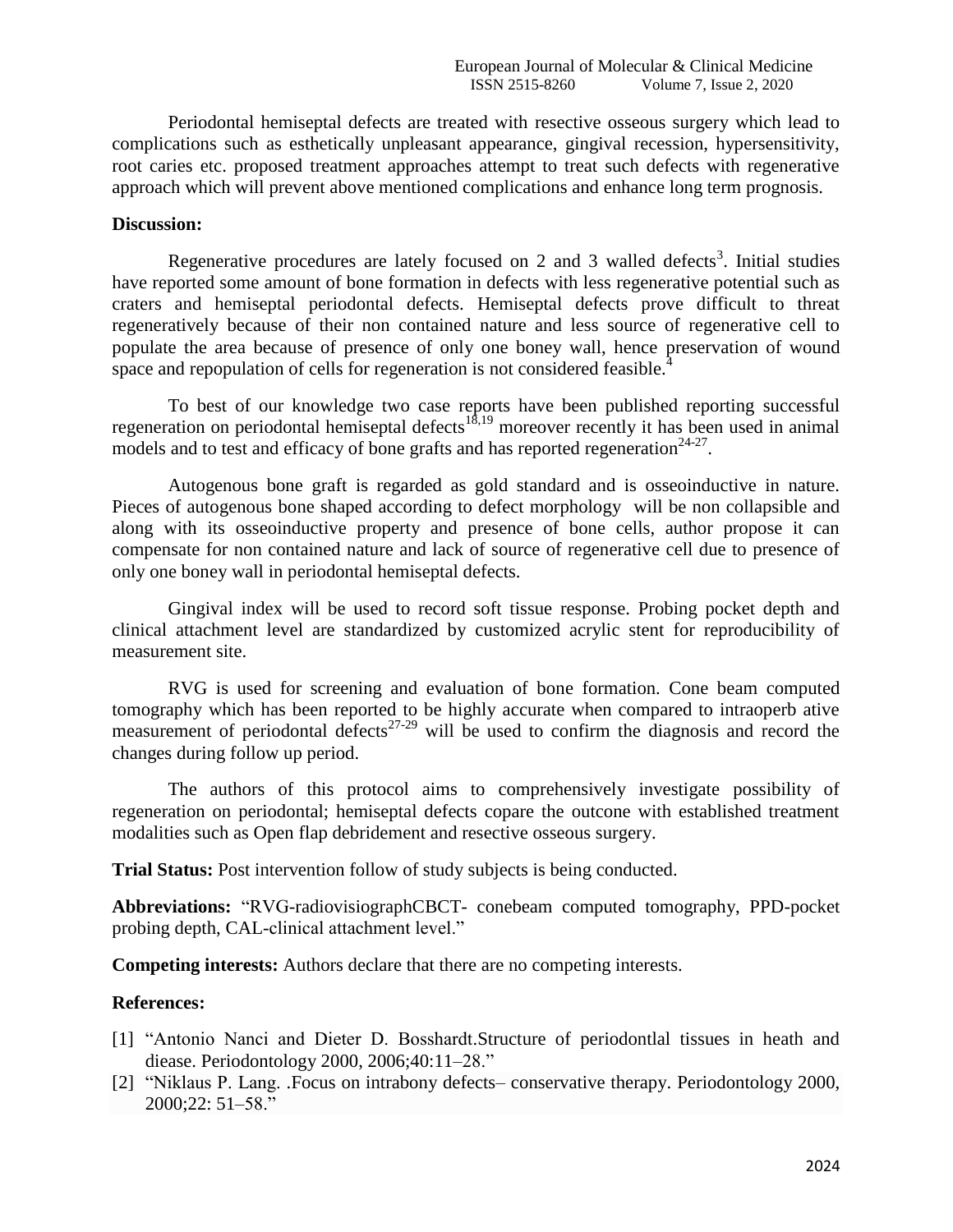- [3] "Carlos Ernesto Nemcovsky, Miron Weinreb. New regenerative strategies in periodontics.Clin Dent Rev (2017) 1:5."
- [4] Clifford Ochsenbein, Harry M. Bohannan The Palatal Approach to Osseous Surgery I. Rationale. J Priodontol 1963;35 (1): 60-68.
- [5] Hishamf.Nasr,MaryeElizabethaAichelmann-Reidy& Raymond A.Yukna Bone andbone substitutes.Periodonlology2000, 1999;19:74-86.
- [6] "Kornman KS, Robertson PB. Fundamental principles affecting the outcomes of therapy for osseous lesions. Periodontol 2000; 22(1):22-43."
- [7] "Grageda E. Platelet-rich plasma and bone graft materials:a review and a standardized research protocol. ImplantDent. 2004; 13(4):301-309".
- [8] Fernández TH, Gracia MA, Pingarrón CM, Jerez BL. Physiological bases of bone regeneration II - The remodeling process. Med Oral Pathol Oral Cir Bucal 2006;11(2):151- 157.
- [9] Dahlin C, Linde A, Gottlow J, Nyman S. Healing of bone defects by guided tissue regeneration. PlastReconstrSurg 1988;81(2):672-676.
- [10]Caton JG. Factors related to periodontal regeneration. Periodontol 2000, 1993; 1(2):9-15.
- [11]Robert G. Schallhorn, M.S. ,Denver, Colo. The Use of Autogenous Hip Marrow Biopsy Implants for Bony Crater Defects. Journal of Periodontology, 1968 May (145 - 147)
- [12] Earl Robinson. Osseous Coagulum for Bone Induction. Journal of Periodontology, 1969 Sep  $(503 - 510)$ .
- [13]William H. Hiatt and Robert G. Schallhorn.Intraoral transplants of cancellous bone and marrow in periodontal lesions.JPeriodntol 1973 44 (4) 194-208.
- [14]Clifford Ochsenbein.Oeeous resection in periodontal surgery. JPeriodntol 1958 29 (1) 15-26.
- [15] Kaldahl BW et al. Long-Term Evaluation of PeriodontalTherapy: II. Incidence of SitesBreaking Down. J Periodontol1996;67(2):103-108.
- [16[\]HsienChung Chiu,](https://onlinelibrary.wiley.com/action/doSearch?ContribAuthorStored=Chiu%2C+Hsien-Chung) E‐ [Chin Shen,](https://onlinelibrary.wiley.com/action/doSearch?ContribAuthorStored=Shen%2C+E-Chin) [ShuJiun Lin,](https://onlinelibrary.wiley.com/action/doSearch?ContribAuthorStored=Lin%2C+Shu-Jiun) [Cristiano Susin.](https://onlinelibrary.wiley.com/action/doSearch?ContribAuthorStored=Susin%2C+Cristiano) [Ulf M. E. Wikesjö,](https://onlinelibrary.wiley.com/action/doSearch?ContribAuthorStored=Wikesj%C3%B6%2C+Ulf+M+E) [Earl](https://onlinelibrary.wiley.com/action/doSearch?ContribAuthorStored=Fu%2C+Earl)  [FuP](https://onlinelibrary.wiley.com/action/doSearch?ContribAuthorStored=Fu%2C+Earl)eriodontal repair in dogs: space kmprovision supports alveolar bone and cementumformation.JClin Periodontol2013;40(4):358-363.
- [17] Lee CK et al Biological effects of a porcine-derived collagen membrane on intrabony defects[.J Periodontal Implant Sci.](https://www.ncbi.nlm.nih.gov/pubmed/21072220) 2010 Oct;40(5):232-238.
- [18[\]ParthasaradhiThakkalapati,](https://www.ncbi.nlm.nih.gov/pubmed/?term=Thakkalapati%20P%5BAuthor%5D&cauthor=true&cauthor_uid=26331153) [Chitraa](https://www.ncbi.nlm.nih.gov/pubmed/?term=R%20Chandran%20C%5BAuthor%5D&cauthor=true&cauthor_uid=26331153)
- [RChandran,](https://www.ncbi.nlm.nih.gov/pubmed/?term=R%20Chandran%20C%5BAuthor%5D&cauthor=true&cauthor_uid=26331153)[AravindhanThiruputkuzhi,Ranganathan](https://www.ncbi.nlm.nih.gov/pubmed/?term=Ranganathan%20AT%5BAuthor%5D&cauthor=true&cauthor_uid=26331153)[,AshishRatahanchand,Jain,](https://www.ncbi.nlm.nih.gov/pubmed/?term=Jain%20AR%5BAuthor%5D&cauthor=true&cauthor_uid=26331153) [PriyaPrabhak](https://www.ncbi.nlm.nih.gov/pubmed/?term=Prabhakar%20P%5BAuthor%5D&cauthor=true&cauthor_uid=26331153) [ar,](https://www.ncbi.nlm.nih.gov/pubmed/?term=Prabhakar%20P%5BAuthor%5D&cauthor=true&cauthor_uid=26331153) [SuganyaPadmanaban](https://www.ncbi.nlm.nih.gov/pubmed/?term=Padmanaban%20S%5BAuthor%5D&cauthor=true&cauthor_uid=26331153) Management of a One-wall Intrabony Osseous Defect with Combination of Platelet Rich Plasma and Demineralized Bone Matrix- a Two-year Follow up Case Report. [J Dent \(Shiraz\).](https://www.ncbi.nlm.nih.gov/pmc/articles/PMC4554316/) 2015 Sep; 16(3): 219–223.
- [19]Aditi Chopra, KarthikSivaraman, Tarun K Awataramaney[.Calcium Phosphate Barrier for](http://www.jaypeejournals.com/eJournals/ArticleDetail.aspx?AID=24&ID=524&topicid=6982)  [Augmentation of Bone in noncontained Periodontal Osseous Defects: A Novel](http://www.jaypeejournals.com/eJournals/ArticleDetail.aspx?AID=24&ID=524&topicid=6982)  [Approach.](http://www.jaypeejournals.com/eJournals/ArticleDetail.aspx?AID=24&ID=524&topicid=6982)Journal of contemporary dental prctice2014;15(6):779-783.
- [20]Löe, H. The Gingival Index, the Plaque Index and the Retention Index Systems. Journal of Periodontology, Vol. 38, No. 6 (November-December 1967), pp. 610-6, ISSN 0022- 3492.
- [21]Eichkholz P, Lenhard M, Benn DK, Staehle HJ. Periodontal Surgery of vertical bony defects with or without synthetic bioabsorbable barriers - 12month results J Periodontol 1998; 69: 1210-1217.
- [22]Meffert RM, Thomas JR, Hamilton KM, Browstein CR. Hydroxyapatite as an alloplastic graft in the treatment of human periodontal Osseous defects. JPeriodontol 1985; 56: 63-73.